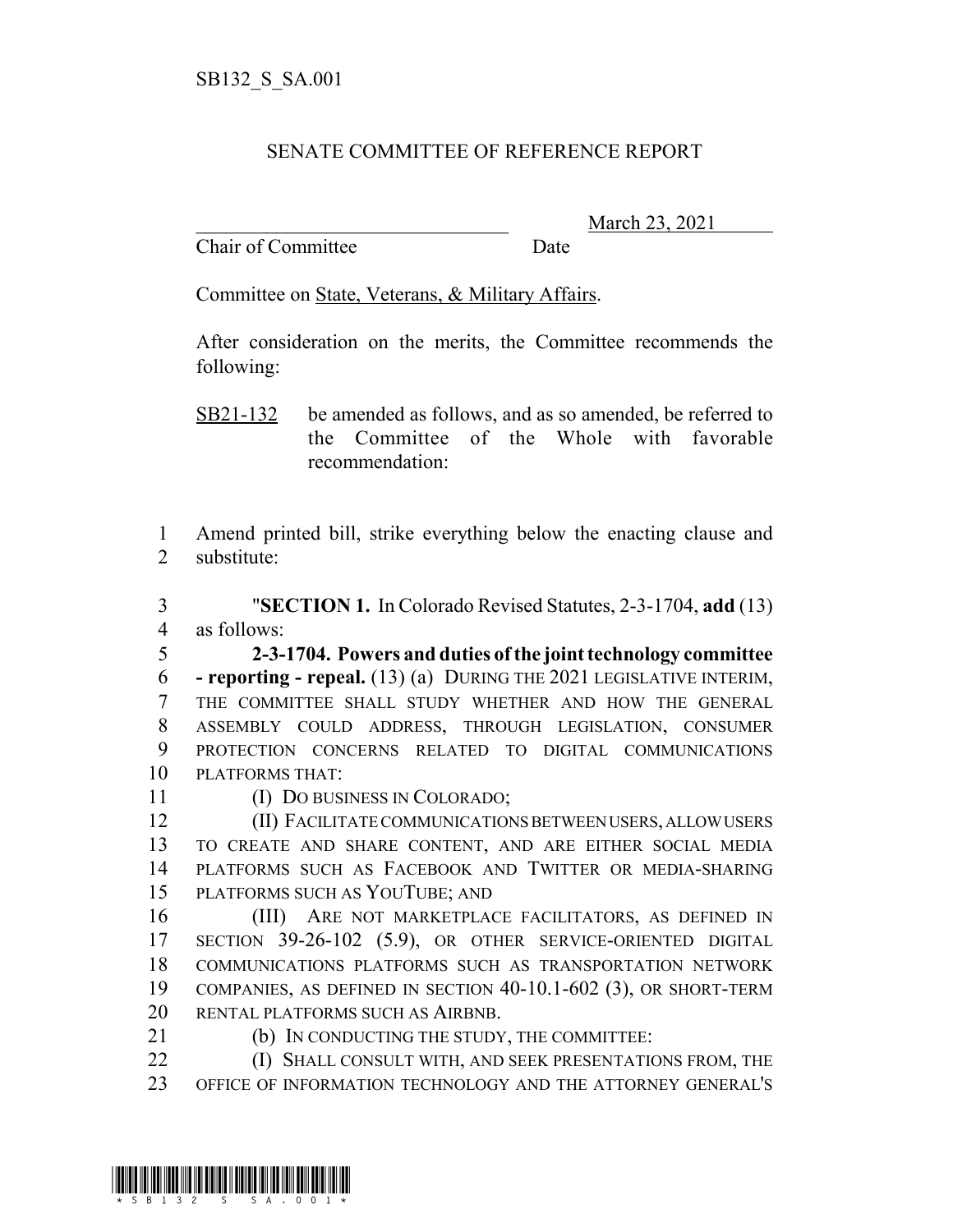OFFICE;

 (II) MAY CONSULT WITH, AND SEEK PRESENTATIONS FROM, ANY OTHER STATE AGENCIES AND ANY EXPERTS OR INTERESTED PERSONS ON THE MATTER;

 (III) MAY CONSIDER A DIGITAL COMMUNICATIONS PLATFORM'S EXISTING POLICIES AND PRACTICES REGARDING IF AND HOW THE PLATFORM ADDRESSES ANY ISSUES ARISING FROM A USER'S USE OF THE PLATFORM IF SUCH USE COULD BE VIEWED AS:

(A) PROMOTING VIOLENCE;

**(B) UNDERMINING ELECTION INTEGRITY;** 

(C) DISSEMINATING INTENTIONAL DISINFORMATION; OR

(D) DIRECTLY ATTACKING PROTECTED GROUPS;

 (IV) MAY CONSIDER WHETHER A DIGITAL COMMUNICATIONS PLATFORM'S EXISTING POLICIES AND PRACTICES CHILL FREE SPEECH;

 (V) MAY CONSIDER WHETHER AND HOW CONSUMER COMPLAINTS ABOUT A DIGITAL COMMUNICATIONS PLATFORM'S POLICIES AND PRACTICES 17 COULD BE ADDRESSED BY THE STATE: AND

 (VI) MAY CONSIDER DIGITAL COMMUNICATIONS PLATFORMS' USE OF:

20 (A) FACIAL RECOGNITION SOFTWARE OR OTHER TRACKING TECHNOLOGY;

 (B) COLLECTION AND DISSEMINATION OF USERS' PERSONAL DATA 23 FOR LOCATION-BASED ADVERTISING AND OTHER MARKETING PURPOSES; AND

 (C) DESIGN PRACTICES THAT INCREASE DATA COLLECTION WITHOUT USERS' CONSENT.

**(c) ON OR BEFORE THE FIRST DAY OF THE REGULAR LEGISLATIVE**  SESSION COMMENCING ON OR AFTER JANUARY 1, 2022, THE COMMITTEE SHALL SUBMIT A WRITTEN REPORT ON ITS FINDINGS AND RECOMMENDATIONS REGARDING THE STUDY TO THE MEMBERS OF THE HOUSE OF REPRESENTATIVES AND THE SENATE.IF, AS PART OF ITS REPORT, THE COMMITTEE RECOMMENDS LEGISLATION, ANY SUCH LEGISLATION INTRODUCED IN THE REGULAR LEGISLATIVE SESSION COMMENCING ON OR AFTER JANUARY 1, 2022, IS EXEMPT FROM THE FIVE-BILL LIMITATION SPECIFIED IN RULE 24 OF THE JOINT RULES OF THE SENATE AND THE HOUSE OF REPRESENTATIVES.

 (d) THIS SUBSECTION (13) IS REPEALED, EFFECTIVE SEPTEMBER 1, 2022.

 **SECTION 2. Act subject to petition - effective date.** This act takes effect at 12:01 a.m. on the day following the expiration of the ninety-day period after final adjournment of the general assembly; except